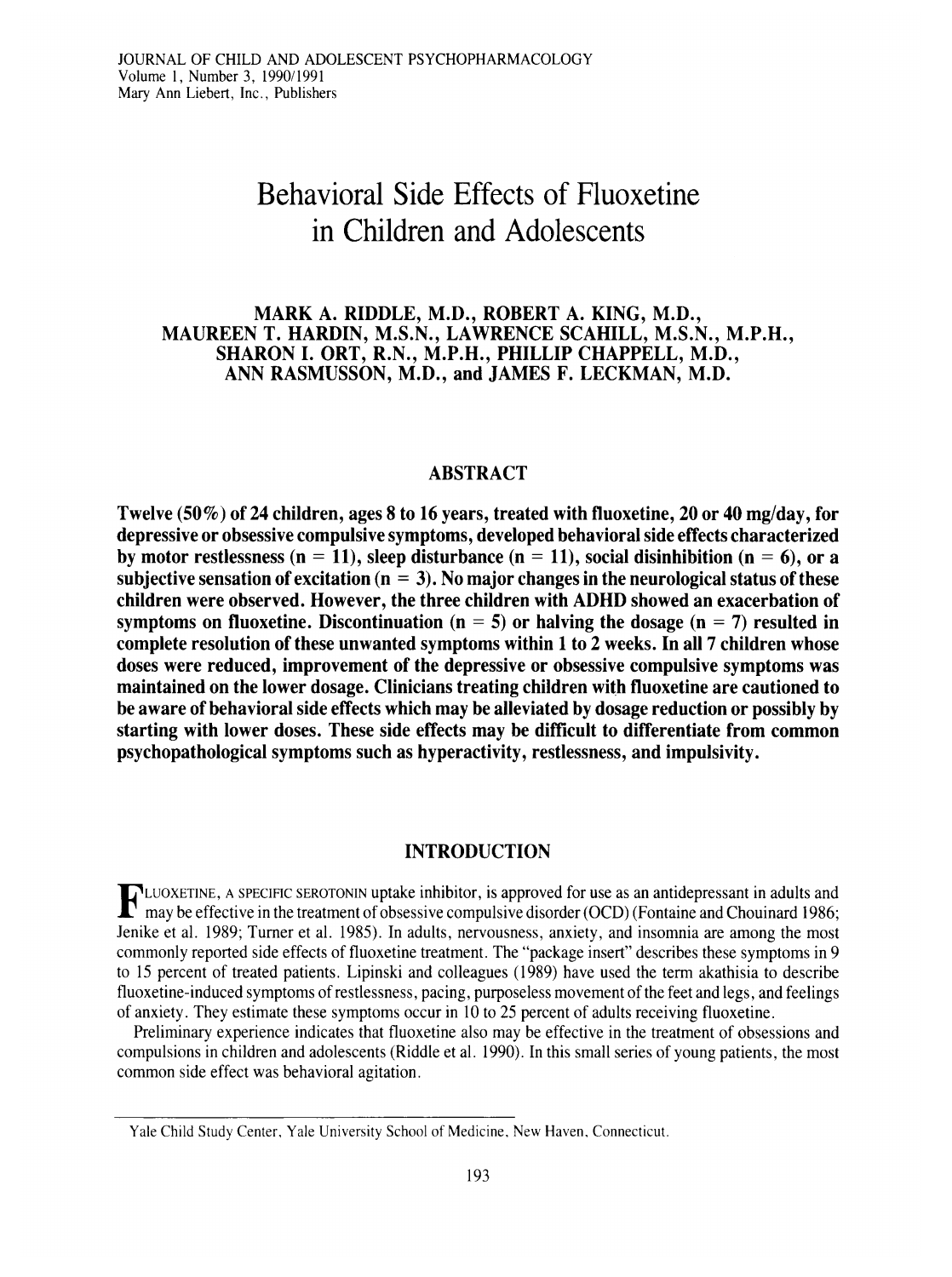### RIDDLE ET AL.

We now describe 12 children and adolescents who developed fluoxetine-induced behavioral side effects. Their side effects included restlessness, hyperkinetic behavior, insomnia, an internal feeling of excitation, subtle impulsive behavioral changes, and suicidal ideation (King et al. 1991).

# METHODS

## Subjects

The <sup>24</sup> children (13 boys, <sup>11</sup> girls; age range 8.1-16.5 years) represent <sup>a</sup> consecutive series of all patients under age <sup>18</sup> years who were treated with fluoxetine for obsessive-compulsive or depressive symptoms in either the Obsessive Compulsive Disorder or Tic Disorders Clinics at the Yale Child Study Center or the Children's Psychiatric Inpatient Service in Yale-New Haven Hospital between April 1, <sup>1988</sup> and June 1, 1990. Excluded were children with pervasive developmental disorder, psychotic disorders, mental retardation, acute major medical illnesses, or abnormalities on clinical screening laboratory studies. None of the <sup>24</sup> subjects were receiving concurrent medications.

All patients received an extensive medical and psychiatric evaluation (by <sup>a</sup> child and adolescent psychiatrist and a clinical nurse specialist), and met *DSM-III-R* diagnostic criteria for OCD ( $n = 17$ ), major depressive disorder (MDD,  $n = 2$ ), trichotillomania ( $n = 1$ ), or Tourette's syndrome (TS,  $n = 4$ ) as their primary diagnosis. Additional comorbid diagnoses were also given (see Table 1).

Twenty subjects initially received fluoxetine treatment as outpatients. Seven of these outpatients participated in an ongoing double-blind, placebo-controlled, crossover trial of fluoxetine. The other <sup>13</sup> outpatients received fluoxetine as part of their standard clinical care. Four of the children initially received fluoxetine in an open trial as inpatients as part of their clinical care.

|                                        | Activated<br>Group | <b>Nonactivated</b><br>Group | Total<br>Group |
|----------------------------------------|--------------------|------------------------------|----------------|
| Number of patients:                    |                    |                              |                |
| Total                                  | 12                 | 12                           | 24             |
| Male                                   | 5                  | 8                            | 13             |
| Female                                 | 7                  | 4                            | 11             |
| Age of subjects (years):               |                    |                              |                |
| Range                                  | $8.1 - 15.3$       | $8.8 - 16.5$                 | $8.1 - 16.5$   |
| Mean $\pm$ SD                          | $11.6 \pm 2.6$     | $12.1 \pm 2.6$               | $11.9 \pm 2.6$ |
| Diagnoses:                             |                    |                              |                |
| Obsessive compulsive disorder          | 10                 | 8                            | 18             |
| Major depressive disorder              |                    | 3                            | 4              |
| Tourette's syndrome                    | 3                  | 6                            | 9              |
| Attention deficit hyperactivity        | 3                  |                              |                |
| disorder                               |                    |                              |                |
| Trichotillomania                       | 0                  |                              |                |
| Anorexia nervosa                       |                    |                              |                |
| Oppositional defiant disorder          | 0                  |                              |                |
| Separation/defiant disorder            | 0                  |                              |                |
| Clinical setting:                      |                    |                              |                |
| Outpatient double/blind                | 3                  | 4                            |                |
| Outpatient routine/clinical            | 8                  | 5                            | 13             |
| Inpatient                              |                    | 3                            |                |
| Duration of clinical treatment (weeks) | $28 \pm 24$        | $32 \pm 24$                  | $30 \pm 27$    |
| Dosage (mean $\pm$ SD mg/day)          | $25.8 \pm 9.0$     | $30.0 \pm 10.4$              | $27.9 \pm 9.8$ |

Table 1. Characteristics of 24 Children and Adolescents Treated with Fluoxetine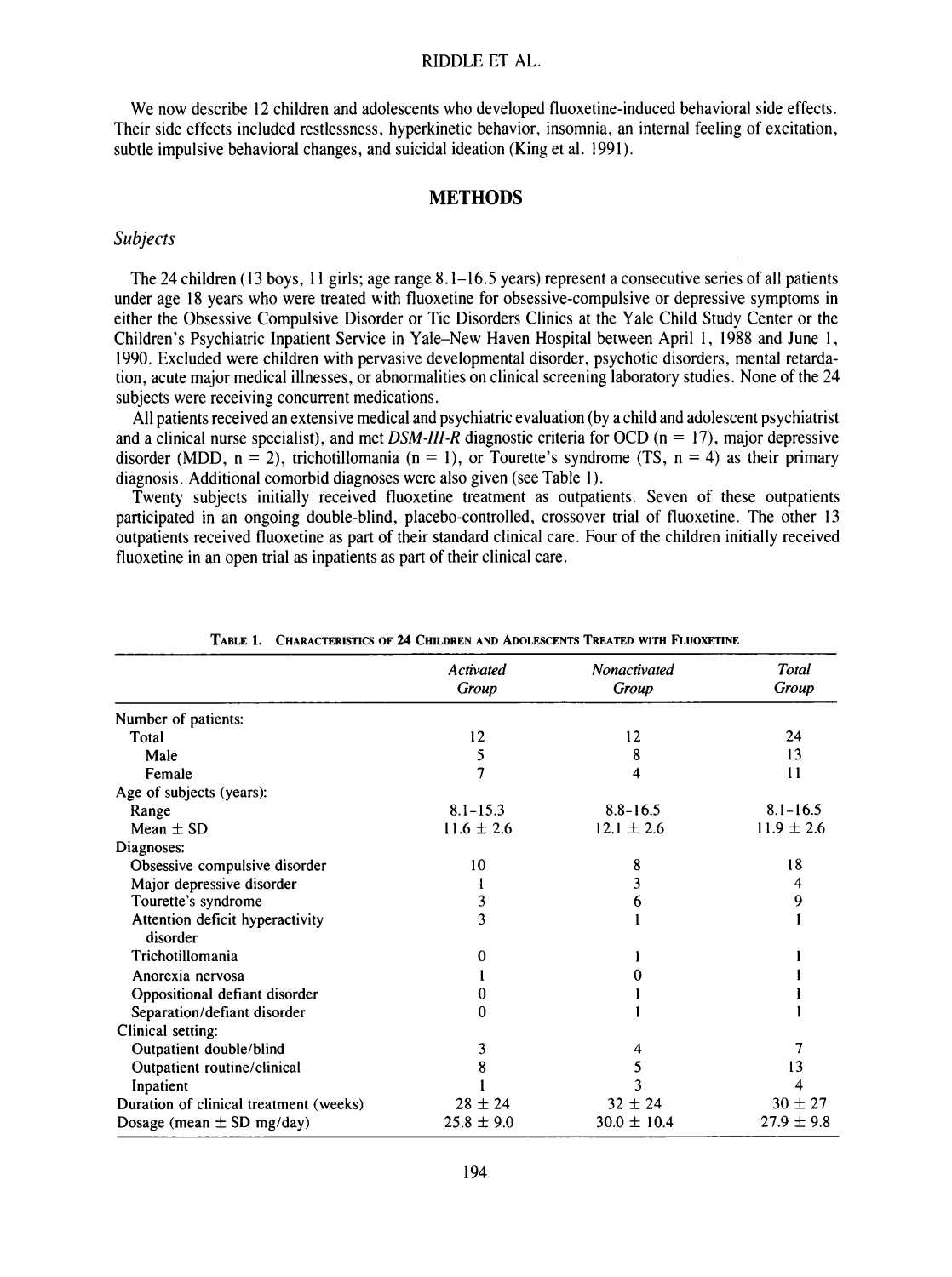## BEHAVIORAL SIDE EFFECTS OF FLUOXETINE

## **Definitions**

Behavioral side effects were classified into four categories: motor restlessness, sleep disturbance, social disinhibition, and subjective sensation of excitation. For each category, the duration criterion was two weeks. Sources of information were the patient and parents.

Motor restlessness was defined as an increase in the child's level of gross motor activity that was sufficient to cause concern to the child's parents or teachers. Although the reported and observed activity may have appeared "driven" or "pressured," these qualities were not essential to the definition.

Sleep disturbance was defined as <sup>a</sup> change in the child's pattern of sleep that was sufficient to cause concern to the child's parents. The most common change in sleep pattern was difficulty falling asleep, usually accompanied by decreased total sleep. Middle of the night awakening and early morning awakening were included in the definition.

Social disinhibition was manifested by garrulousness or subtle impulsivity that was considered uncharacteristic for the child. It was the degree of this disinhibition, rather than the functional impact, that was considered important in the definition.

A child was said to have <sup>a</sup> "subjective sensation of excitation" if the child reported an internal sense of restlessness, agitation, or excessive energy that was experienced as uncomfortable or unpleasant.

# Procedures

All subjects were started on fluoxetine <sup>20</sup> mg/day. Outpatients were seen for medication followup visits about every four weeks. Outpatients who participated in the double-blind study were asked about side effects at each monthly visit, using <sup>a</sup> review of systems format. Possible side effects were listed on <sup>a</sup> form specifically designed for this purpose. The outpatients receiving the medication in an open trial were also asked about side effects at each visit; however, <sup>a</sup> formal review of systems format was not stringently followed. Side effects were noted on an outpatient visit followup form.

Inpatients were evaluated three times each week by <sup>a</sup> child psychiatrist. Possible side effects were recorded in the medical records.

If <sup>a</sup> child was found to have behavioral side effects, after discussion with the child and parents, the fluoxetine was either discontinued or the dosage was reduced by half. The primary factors considered in the decision to discontinue the medication as opposed to reducing it included the severity of the behavioral side effects and the magnitude of therapeutic response to the medication.

## Data analyses

Student's *t*-test and chi square with Yates' correction (for cell sizes  $\leq$  5) were used to compare the behaviorally activated versus nonactivated subjects on several variables.

# RESULTS

#### Characteristics of subjects

Twelve of the 24 children (50%) had two or more behavioral side effects. Characteristics of those with ("activated") and without ("nonactivated") behavioral side effects are presented in Table 1. There were no significant differences between the behaviorally activated and nonactivated groups in gender ratio, age, primary diagnoses, clinical setting, or duration or dosage of fluoxetine treatment. Although there were more girls in the activated group, the gender ratio difference did not reach statistical significance.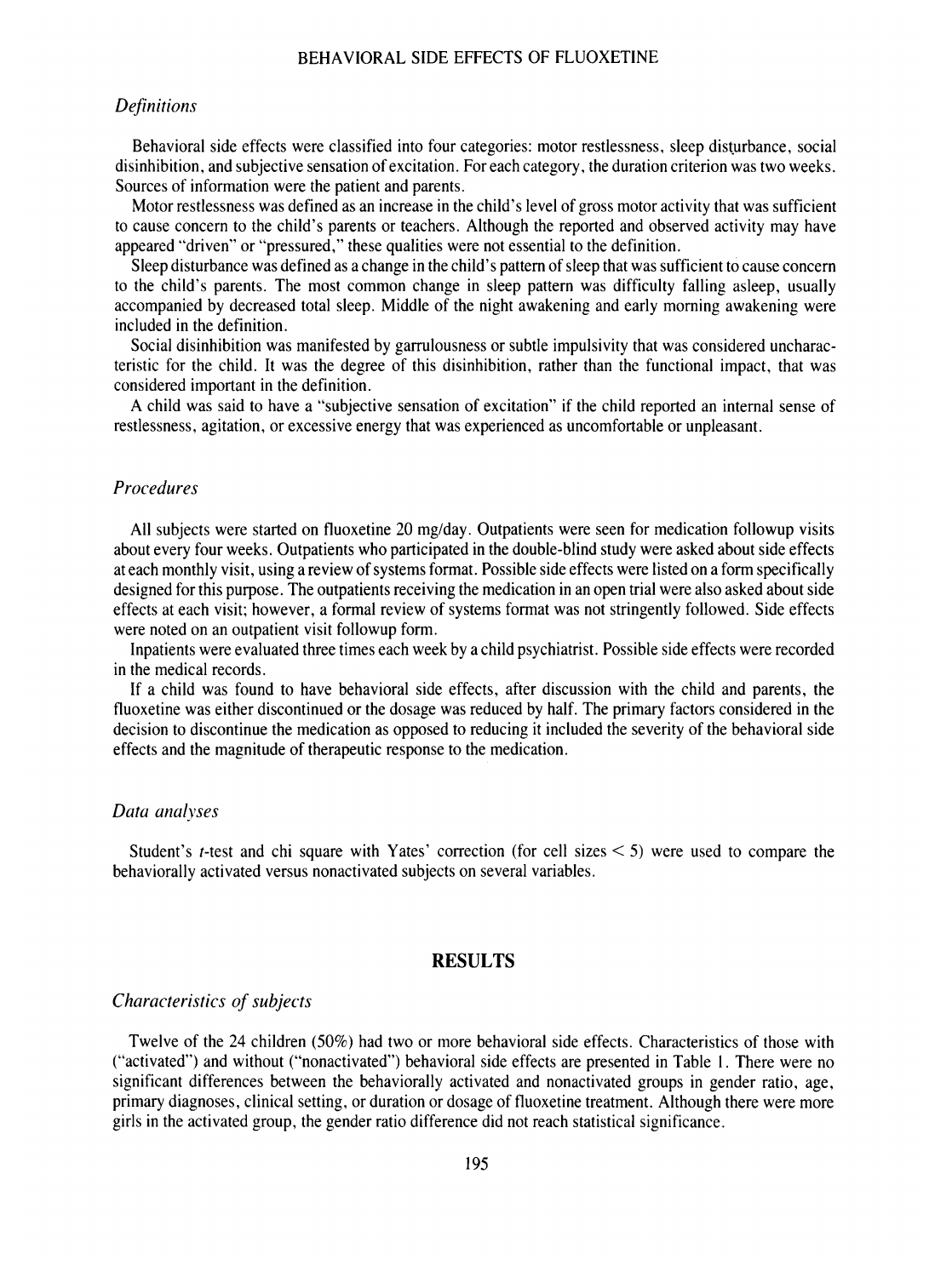#### RIDDLE ET AL.

| TABLE 2. BEHAVIORAL SIDE EFFECTS IN 24 CHILDREN AND |  |
|-----------------------------------------------------|--|
| <b>ADOLESCENTS TREATED WITH FLUOXETINE</b>          |  |

| Motor restlessness                 | $n=11$  |
|------------------------------------|---------|
| Sleep disturbance                  | $n=11$  |
| Social disinhibition               | $n = 6$ |
| Subjective sensation of excitation | $n = 3$ |
|                                    |         |

## Behavioral side effects

Behavioral side effects occurred as follows: motor restlessness = 11, sleep disturbance = 11, social disinhibition = 6, and subjective sensation of excitation <sup>=</sup> <sup>3</sup> (see Table 2). Of the <sup>11</sup> children who had motor restlessness, <sup>10</sup> had sleep disturbance. Of the <sup>11</sup> children with sleep disturbance, <sup>10</sup> had motor restlessness. Of the <sup>6</sup> children with social disinhibition, all <sup>6</sup> had motor restlessness and <sup>5</sup> had sleep disturbance. Of the <sup>3</sup> children with <sup>a</sup> subjective sensation of excitation, all had sleep disturbance and <sup>2</sup> had motor restlessness and social disinhibition. Overall, <sup>2</sup> patients had four of these behavioral side effects, <sup>2</sup> patients had three side effects, and <sup>8</sup> patients had two side effects.

These behavioral effects were neither observed nor reported in any of the <sup>7</sup> children who received placebo treatments. Three of the children had received <sup>a</sup> diagnosis of attention deficit hyperactivity disorder (ADHD) (see Table <sup>1</sup> ) prior to starting fluoxetine. In these three children, the ADHD symptoms appeared exacerbated by the medication.

## Response to intervention

At the time that the side effects were observed, <sup>9</sup> patients were receiving fluoxetine <sup>20</sup> mg/day and <sup>3</sup> patients were recieving fluoxetine <sup>40</sup> mg/day. Fluoxetine was discontinued in five patients, four of whom were on 20 mg/day and one on 40 mg/day. In these five patients, the behavioral side effects resolved within one to two weeks after discontinuation.

Among the remaining <sup>7</sup> patients, fluoxetine dosage was reduced from 20 mg/day to 20 mg every other day in five cases, and from 40 mg/day to 20 mg/day in two cases. In all <sup>7</sup> patients, the behavioral side effects also resolved within one to two weeks. All <sup>7</sup> patients continued on the reduced dosage, which was perceived by the clinician and parents as having <sup>a</sup> beneficial effect on the obsessive, compulsive, or depressive symptoms.

## DISCUSSION

The fluoxetine-induced behavioral side effects observed in these 12 children and adolescents included restlessness, hyperkinetic behavior, insomnia, an internal sense of increased excitation, and subtle impulsive behavioral changes. Aside from the temporal relationship between the initiation of fluoxetine and their appearance, these side effects were often difficult to distinguish from symptoms commonly observed in children with behavioral disturbances.

Similar side effect profiles have been observed in adults treated with fluoxetine. Lipinski and colleagues (1989) have noted that, in adults, some of these symptoms, for example, restlessness andan internal feeling of hyperexcitability, are indistinguishable from neuroleptic-induced akathisia. Gorman and colleagues ( 1987) observed "increased agitation, restlessness, jitteriness, diarrhea, and insomnia" (p. 331) in adults being treated with fluoxetine for panic attacks.

The frequency and time course of fluoxetine-induced behavioral side effects are not known. In the patients reported in this study, the onset of the side effects generally occurred within <sup>a</sup> few days of initiation of the medication. However, because the younger children were frequently unaware of the side effects, and because most of the parental reports were retrospective, interpretation of the onset data remains uncertain. Also, the side effects remained relatively stable for two to eight weeks until the fluoxetine was either reduced or discontinued. Whether or not tolerance to the side effects would have developed, as is common with the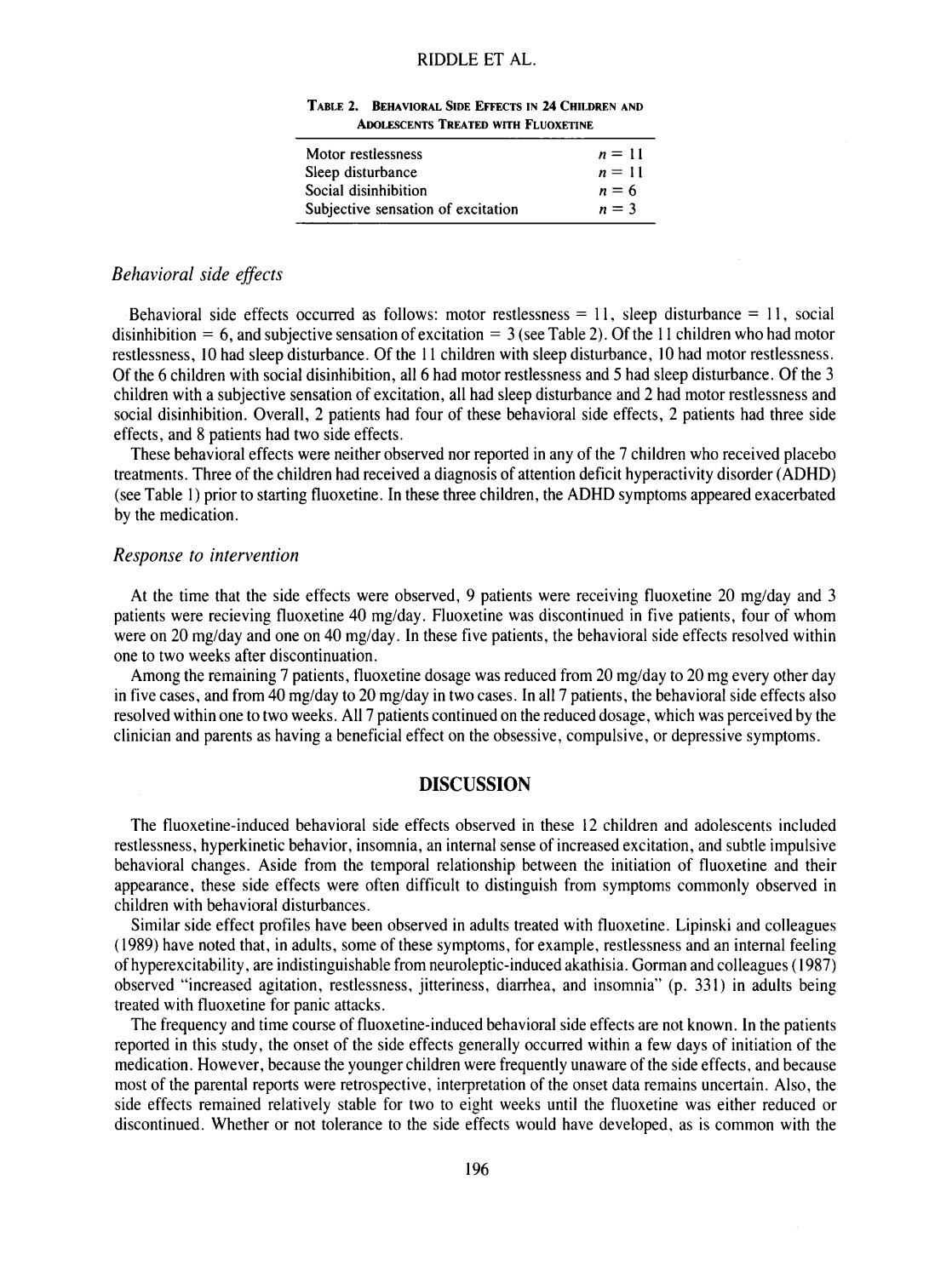#### BEHAVIORAL SIDE EFFECTS OF FLUOXETINE

activating side effects of tricyclic antidepressants, is also unknown. Lipinski et al. (1989) reported that restlessness and anxiety persisted for one year in one patient in their series.

The psychopharmacological mechanisms underlying the behavioral side effects are open to speculation. Based on <sup>a</sup> review of preclinical studies, Lipinski and colleagues ( 1989) and Bouchard and colleagues ( 1990) suggest that fluoxetine treatment enhances serotonin-mediated inhibition of dopaminergic cells in the midbrain ventral tegmental area (VTA) or other dopaminergic projections in the nigrostriatal system. Lending support to this hypothesis are case reports of: (1) extrapyramidal symptoms in a 39-year-old woman taking haloperidol and fluoxetine (Tate 1989), and (2) extrapyramidal symptoms in a 45-year-old woman and a 47-year-old woman taking only fluoxetine (Bouchard et al. 1990). Furthermore, Baldessarini and Marsh (1990) have shown that in rat brain, "a relatively large dose of fluoxetine moderately but significantly inhibited the synthesis of catecholamines acutely in several dopamine-rich areas of the mammalian forebrain and that, while this short-term effect may diminish with repeated treatment elsewhere, it appeared to persist or even to increase in the hippocampus and the extrapyramidal region (striatum)" (p. 192).

Lowering the dosage of fluoxetine was an effective intervention in most of the children and adolescents in whom fluoxetine was not discontinued. In these cases, dosage reduction led to resolution of the side effects while some degree of therapeutic efficacy was maintained. In our subsequent experience with fluoxetine, some children have benefited from doses as low as <sup>5</sup> or <sup>10</sup> mg/day. Such low dosing requires alternate-day administration, or dissolving the contents of the capsule in liquid. A low-dose formulation would clearly be beneficial to clinicians working with children.

An alternative approach might have been to treat the side effects with another medication. In addition to dosage reduction, Lipinski (1989) found that propranolol, <sup>a</sup> beta-adrenergic antagonist, reduced the severity of fluoxetine-induced behavioral side effects. Perhaps <sup>a</sup> higher dosage of fluoxetine and <sup>a</sup> greater level of therapeutic efficacy could be maintained by using propranolol. On the other hand, the use of multiple medications, especially in children with complex clinical presentations, may further complicate an already confusing situation.

With heightened interest in the use of fluoxetine for depression as well as obsessive-compulsive disorder spectrum conditions, fluoxetine is now being administered to <sup>a</sup> growing number of children and adolescents. The 50% rate of behavioral side effects reported here may be an overestimate because of the dose regimen and the lack of adjustment for placebo-induced side effects. However, physicians and mental health professionals must remain vigilant for possible behavioral side effects which may require adjustment or discontinuation of the medication. A better understanding of the pathogenesis of these side effects awaits further advances in our understanding of the underlying mechanisms of action of fluoxetine in the developing brain.

## ACKNOWLEDGMENTS

The authors thank Donald J. Cohen, M.D. and Joseph L. Woolston, M.D. for their clinical collaboration and administrative support.

This research was supported in part by the following grants: Orphan Products Development Grant FD-R-000335 from the Food and Drug Administration, Clinical Research Center Grant MH-30929 from the National Institute of Mental Health, Research Resources Grant RR-00125 from the National Institutes of Health, and Program Project Grant HD-03008 from the National Institute of Child Health and Human Development. Support was also received from the Leon Lowenstein Foundation. Fluoxetine capsules for some subjects were supplied by Lilly Research Laboratories.

#### REFERENCES

Baldessarini RJ, Marsh E: Fluoxetine and side effects. Arch Gen Psychiatry 47:191-192. <sup>1990</sup>

Bouchard RH, Pourcher E, Vincent P: Fluoxetine and extrapyramidal side effects (letter). Am <sup>J</sup> Psychiatry 146:1352-1353, 1990

Fontaine R, Chouinard G: An open clinical trial of fluoxetine in the treatment of obsessive-compulsive disorder. <sup>J</sup> Clin Psychopharmacol 6:98-101, 1986